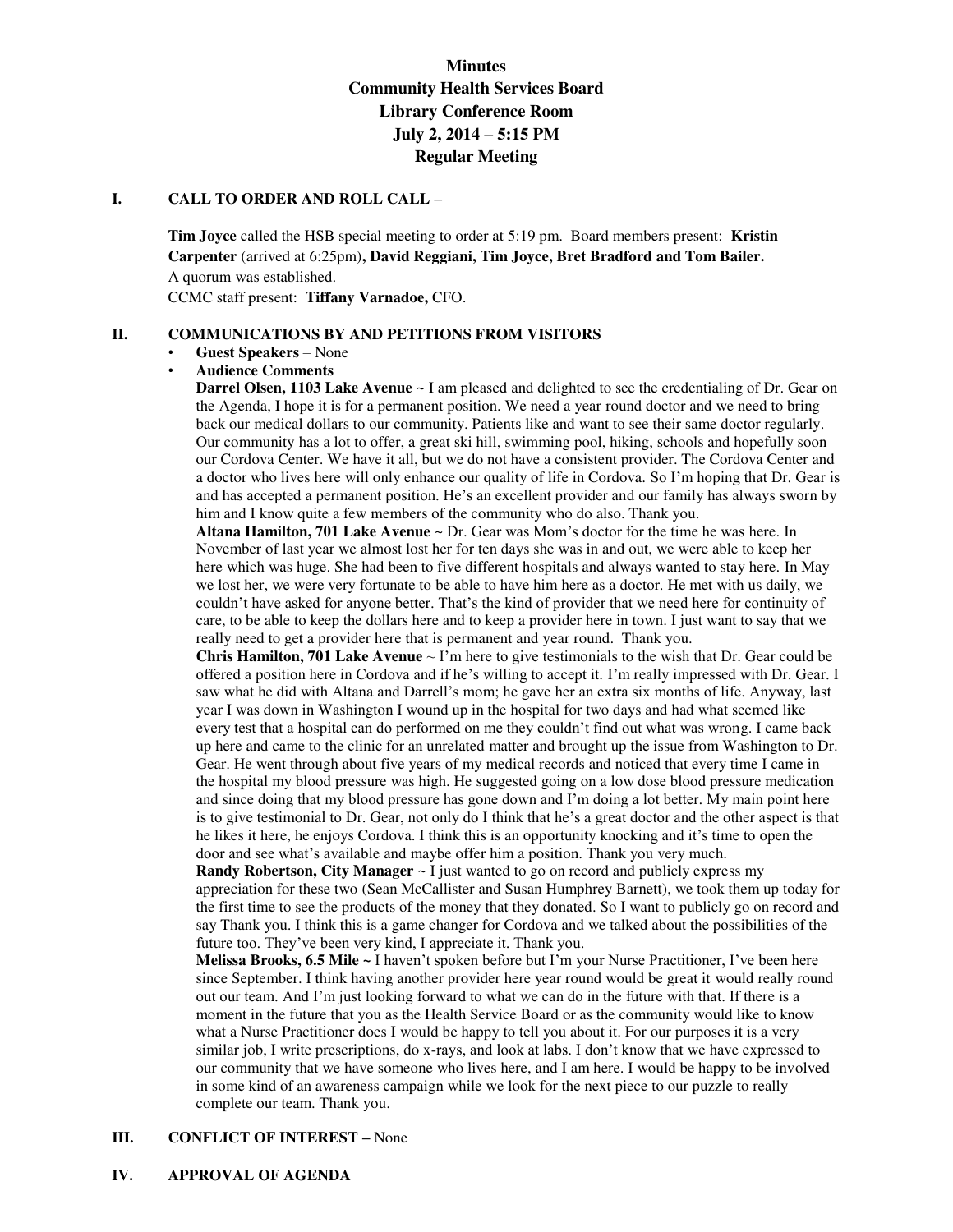**M/Reggiani S/Joyce** move to approve the agenda. **Upon voice vote, Motion passes 5-0.** 

# **V. APPROVAL OF CONSENT CALENDAR**  Minutes from the April 2, 2014 Regular Meeting Minutes from the May 7, 2014 Special Meeting **M/Joyce S/Reggiani** move to approve the Consent Calendar. **Upon voice vote, Motion passes 5-0.**

#### **VI. REPORTS AND CORRESPONDENCE**

#### • **Administrator's Report**

**Susan Humphrey Barnett, Providence Anchorage ~** You'll notice our Administrator is not here, I wanted to inform you that Theresa Carte did resign today. We have reached out to Stephen Sundby who is on vacation right now and asked him if he could be our Interim Administrator while we look for a new one. We will use the same process as we did last time which would be a series of interviews. The leadership team at the hospital would be one interview panel, we would want the full health services board or a subset thereof whichever you deem appropriate to be another interview panel, and if we have one of our medical directors here at the time we do interviews that person would be on the interview panel. And then the final recommendation after the panels have made their choices would go to the City Council for final approval. That would be the process.

**Sean McCallister, Providence Anchorage ~** Primarily around Physician recruitment, that's a hot topic. And thank you to those from the community vocalized that during the Public Comments. We realize that this is a huge priority, perhaps the number one priority for the community to recruit and retain a permanent physician who would reside here in Cordova. And therefor round out the offering of medical providers. So we know the importance of it, it's critical and certainly we haven't delivered on that, that was a commitment that we made and even though we've put a great deal of focus on that we have not succeeded in that area to this point. So we're ready to renew our focus and start it fresh. Just as an update, Dr. Blackadar is coming this weekend to do a site visit and interview at the hospital and we'll see how that goes this weekend. And Dr. Bejes who has provided locums work here and we have done some negotiating with around the permanent position and opportunity here will be returning toward the end of the month to do another two week locum stint at the hospital. I think he's very serious about talking through a permanent opportunity; his personal circumstances are such now that he's in a better position to do so. And then Dr. Gear, we will reopen communications with him, he is scheduled to do some more locums work here and certainly we'll put a great deal of effort and energy into opening the communication line with him around a permanent opportunity. We want to work with all of you when we recruit a physician, largely it's selling the community to the provider and certainly Cordova speaks for itself.

**Carpenter ~** I was just wondering if you could walk us through a little bit of the process of how physicians get recruited. What happens at the Providence Anchorage level, what happens here and how do those two things work together? I don't have a great understanding other than we're counting on the package of Providence and the Administrator to wave your magic wand and bring us a physician. What are the steps that you all go through?

**Susan Humphrey Barnett ~** So, Providence has a Physician recruitment department which it located in Portland, they recruit for all five states that Providence has facilities in. They pretty much use every avenue. They get people coming out of residencies across the U.S., they reach out through the AMA and the specialty associations. And the two that are responsible for Alaska will be here to meet with Sean in the next two weeks.

**Sean McCallister** ~ Certainly we'll push for them to physically come to Cordova during their Alaska tour. These are folks that haven't spent a lot of time in Alaska, so of course it's important that they know the lay of the land, and they kind of understand the dynamics and the culture in Alaska and especially in our smaller communities. We're also recruiting for providers in some of the small communities like Seward, and have faced similar challenges around retention.

#### **President's Report**

**Carpenter ~** Obviously we're entering a new chapter and we'll be looking to Providence for assistance and moving together building as strong as a team as we can.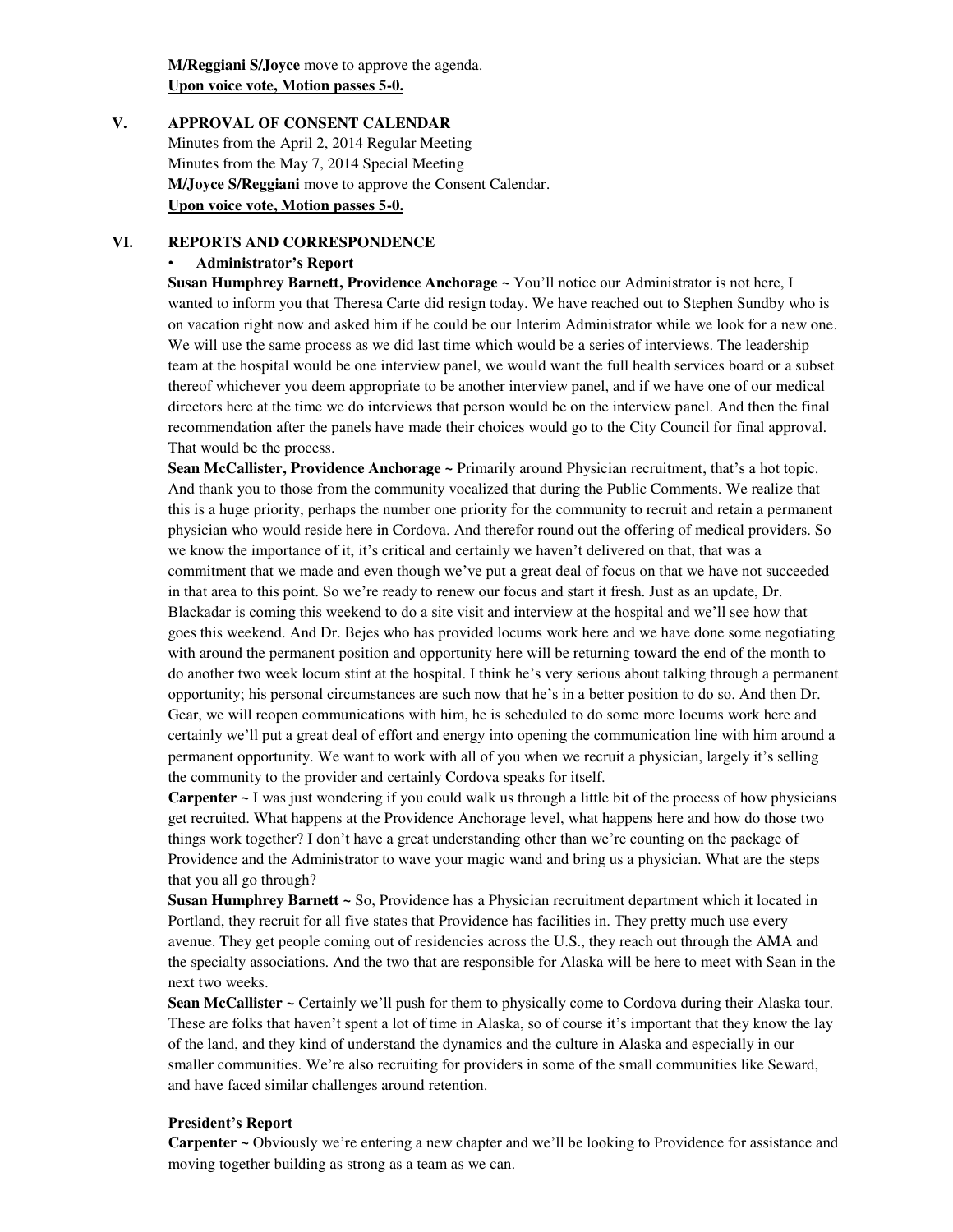### **Finance Report**

**Varnadoe ~** I'll give you a quick overview of the Stats first, I looked from January to May so you could get a look at what's been happening at the hospital. Our Acute Average Daily Census is up from what we budgeted, granted it's very small but it's still up. Acute Bed Days are up as well. Our Long Term Care Average Daily Census is down from 10 where we budgeted to 9.26, and our Long Term Care Bed Days are headed back up as well. Swing Bed Days are up, Medicare Swing Days are down, that's because we've had a good amount of commercial insurance patients which is very good. ER Visits are down and our Clinic visits are up, as people are going to the clinic for things that they were going into the ER for. Our Days Cash on Hand is down from what we budgeted but that is from the Medicare issues we were having. And the Charity Care is up.

Next is the Profit and Loss Statement, our Patient Services Revenue is up from what we budgeted; our Deductions and Cost Recovery are up as well. Our wages are up also. Taxes and benefits were up, but our insurance was down. Repairs and Maintenance is down. Recruitment and Relocation is up a good bit. We've hired a new Dietary Manager and DON, sometimes you just don't foresee those things coming. The Rent/Lease is up also, those are largely due to housing traveling staff. The bottom line is our Net Operating Income is \$178,772, and that is better than our budget.

**Sean McCallister** ~ I just want to Thank Tiffany for being here, it's great to have her on board. I just want the board to know that you'll receive good quality data like this in a consistent manner. I think it's really critical that you get this information and that you're able to peruse it each month and have a conversation about it and ask questions. You'll receive this every single month.

**Joyce** ~ I just wanted to comment on something from a prior page The CT Scanner, I sat in a few weeks ago with Mr. Sundby and Jan from the Murdock Trust and they are very much looking forward to proceeding with this project. Murdock is meeting with Rasmuson in November; in August Murdock will get some guarantees from Rasmuson that they would fund it as expected.

### **VII. ACTION ITEMS**

### **A. Recredentialing and Privileging of Robert L. Gear III, D.O.**

**M/Bradford S/Joyce** "I move to approve the Recredentialing and Privileging of Dr. Robert Gear." **Bradford** ~ I have heard nothing but positive things throughout the community, in fact, in all of the years I've been on City Council and the Health Services Board I think that the most comments I've had from people consistently were about "where's Dr. Gear? How do we get him back here?" This is a great start to getting that done.

**Bailer** ~ I had a discussion with Dr. Gear while he was here, I saw him as a patient and that's a guy who wanted to be here. He understood the rainy climate and the winter and wanted to be here. He said "Oh I love it here." You weren't here yet Kristin, but we had a couple of really powerful endorsements of Dr. Gear. I would definitely give my support to that.

**Joyce** ~ Dr. Gear he's been there, done that and it's worked out fine. I really think it's kind of a negotiation; we certainly want a doctor who's here 100% of the time and not here for a few months and gone for a few months. So I think there needs to be certain things that we need to look for in a doctor that we do get.

### **Upon voice vote, Motion passes 5-0**

### **B. Dr. Bejes, Co-Medical Director Contract**

**M/Joyce S/Reggiani** "I move to approve the contract for Dr. Bejes; Co-Medical Director." **Upon voice vote, Motion passes 5-0** 

### **C. Resolution for updated CCMC Check Signers**

**M/Joyce S/Bradford** "I move to pass the Resolution of the Cordova Community Health Services Board of the Cordova Community Medical Center designating the representatives authorized for signing checks, non-check payroll tax payment, and cash transfers for Cordova Community Medical Center."

# **Addition to approved Check Signers:**

CFO, Tiffany Varnadoe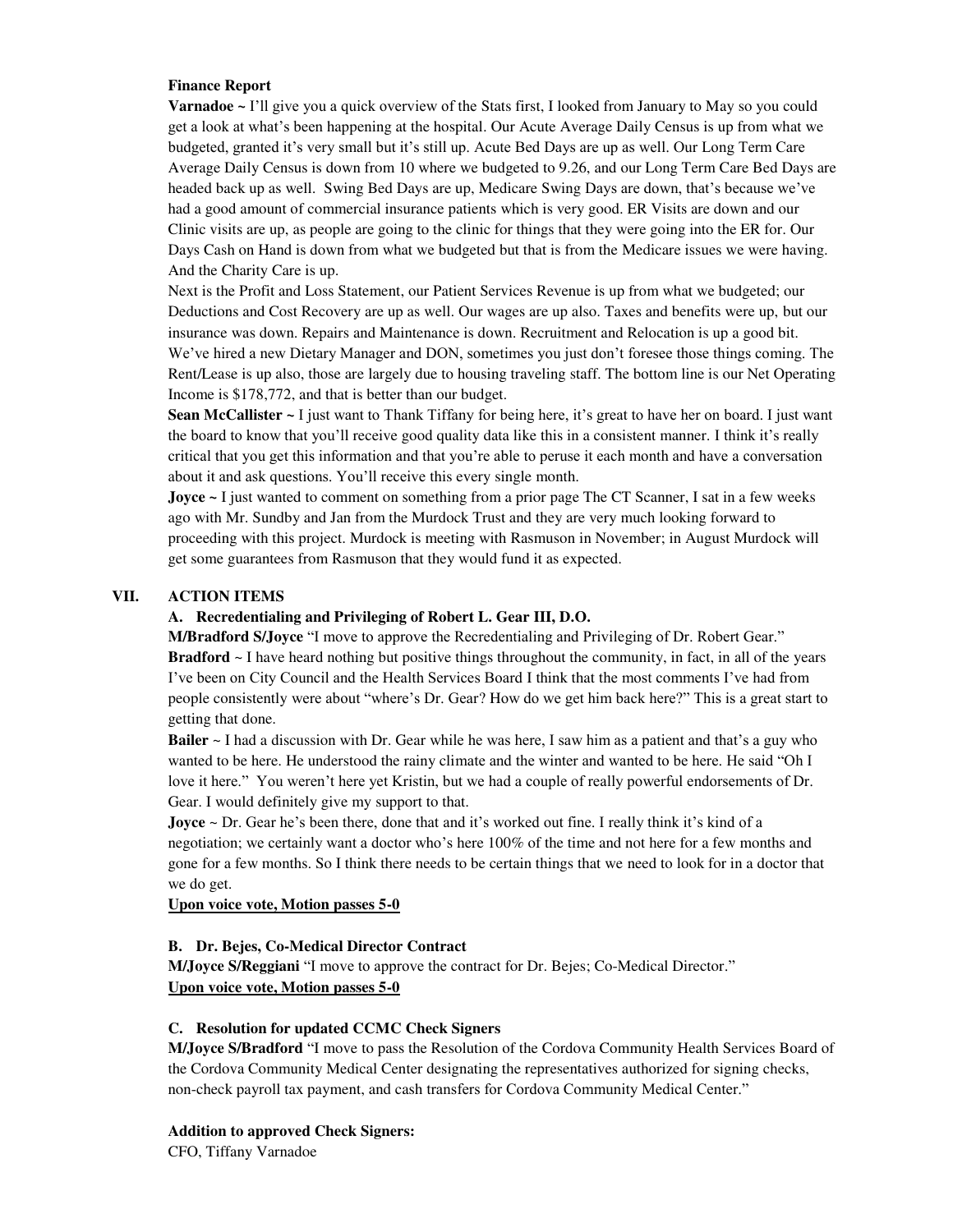**Current approved Check Signers to remain:** 

President, Kristin Carpenter Vice President, E.J. Cheshier Secretary, David Reggiani Member, Bret Bradford Administrator, Theresa Carte SA Director, Stephen Sundby

**M/Bailer S/Joyce** "I move to amend the resolution by removing the name of the outgoing Administrator Theresa Carté."

### **Upon voice vote, Amendment passes 5-0**

**Upon voice vote, Main Motion passes 5-0** 

### **VIII. DISCUSSION ITEMS**

# **A. Management Contract**

**Carpenter** ~ We sent a letter to Providence a few weeks ago with some items on there asking for updates, some of the information you all (Sean and Susan) were saying was stuff that you had gone over a little bit in February. I think that given that we are entering into this new phase, it's not to say that that stuff isn't relevant but I think we'll just continue monitoring things like the finances, electronic medical records, and physician recruitment. Those things are all things that were concerns then and they are still concerns today. We're going to be looking at moving forward so we'll just be looking for regular updates from Providence.

**Joyce** ~ I think within that letter we addressed several concerns and I'm looking forward to a positive response from getting feedback and updates. So I guess we'll start fresh here today and see how things proceed. We're all certainly aware of our issues, a need for a Physician; reduce our traveling nurse staff for example and things like that. Getting those things in line, we'll start fresh today.

**Carpenter**  $\sim$  We haven't done an official ranking as a group but I would say physician recruitment and administrator recruitment are going to be at the top of the list and then electronic medical records and staff turnover are the big priority categories that we'll be tracking over the next six months.

# **B. Financial Audit Review**

**Varnadoe** ~ Do you want me to go over it, did you all get a chance to go over it, it's a lot of information.

**Joyce ~** I did get a chance to go over it, it looks overall like the Audit was good. Is there anything that you would like to address?

**Bradford ~** There's a lot of information in an Audit, and what I think is that it all boils down to what's on the last page.

**Varnadoe ~** The Auditors found what really boils down to mistakes, they found a lot of errors as the letter suggests. Things that they had to fix and they did fix. We found the documentation that we needed and put them in the right categories, the correct year, and month. It took a lot of work to do that, and that was concerning to them. What I'm going to do from here on out is do a monthly index system to do the financials, so I balance all of the balance sheet accounts, just simply go down line by line and make adjustments monthly instead of waiting annually. One example is PERS, PERS gives money into your account and its in-kind revenue and those things weren't booked throughout and the Auditors really felt that they should be booked monthly instead of annually. That was an issue for them, that's being done now. There were some other items like that throughout. There were some other things that they asked about, like the processes